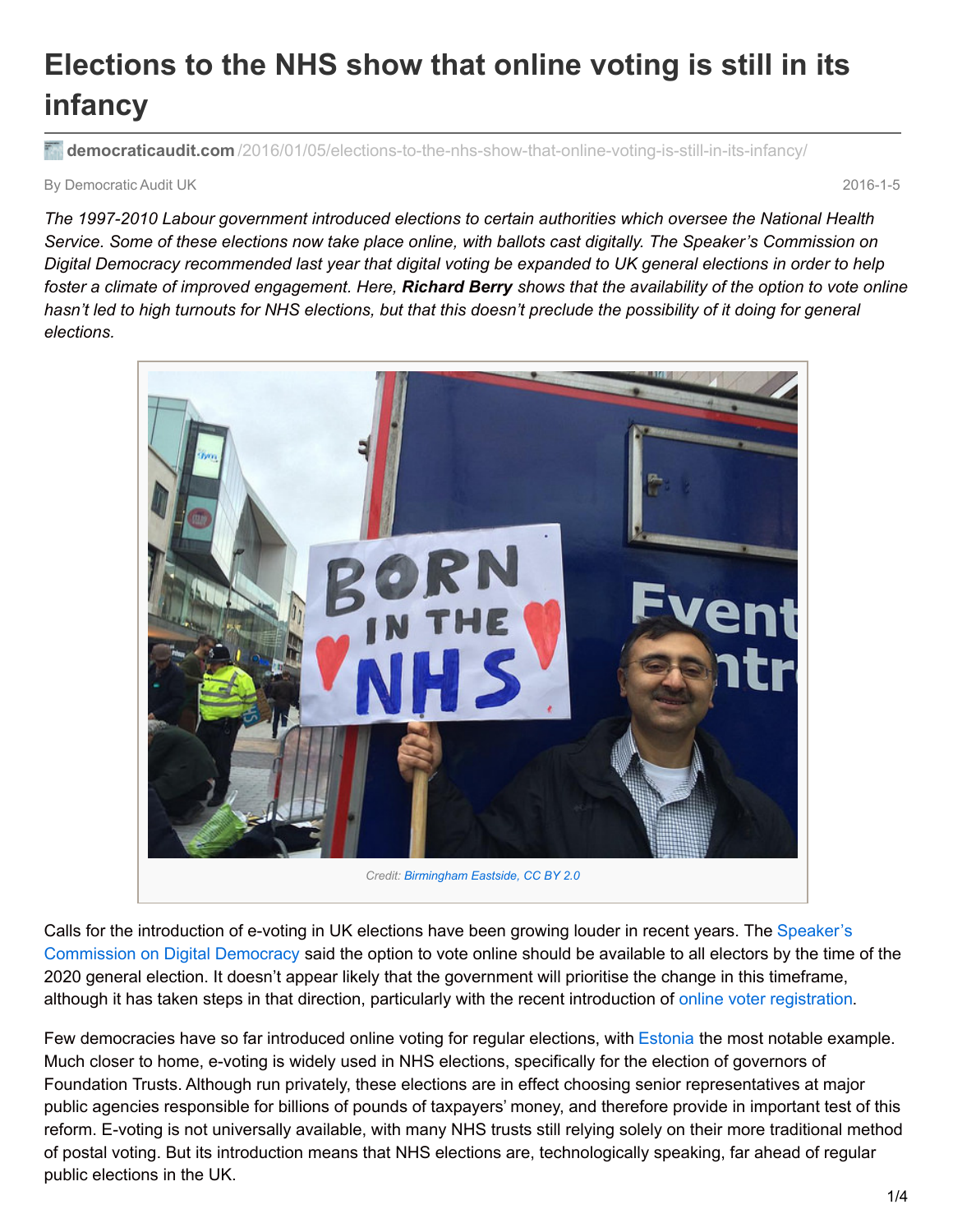As part of the Health [Election](http://healthelections.uk/) Data project, I have assessed the popularity of e-voting at NHS elections held during 2015. Elections in 55 constituencies were included in this assessment, with a further 47 'offline' elections used for comparison. Overall, the findings suggest that while there is slightly higher level of turnout at elections offering evoting, only a minority of voters prefer to use this method.

### **Overall turnout impact**

The turnout effect of e-voting – perhaps the key measure of interest to political reformers – appears to be marginal. In the NHS elections taking place in 2015 that I examined, the overall turnout at those offering e-voting was **17.1%**. At elections where voters could not vote online, it was **16.0%**. In an era of declining electoral turnout, this might be considered a small but significant difference. But it is impossible to ascribe the higher turnout to e-voting alone, without further data demonstrating its impact over a number of years.

### **Proportion of votes cast online**

In the 55 elections offering the option of e-voting, the proportion of votes cast online was **12.6%**. At just one in eight voters, this seems a relatively low proportion. This overall figures masks significant variation between trusts. At the Central and North West London NHS Foundation Trust, 58% of votes were cast online. At Northumbria Healthcare, it was just 3%.

# *Figure 1: Percentage of votes cast online at NHS governor elections by trust, 2015*



The figures for individual trusts mask further variation within trusts. At Liverpool Heart and Chest Hospital NHS Foundation Trust, for instance, 28% of votes were cast online in one constituency, compared to just 5% in another.

# **Types of constituency**

There appears to be a difference in take-up of e-voting among different types of voter at NHS elections. Most trusts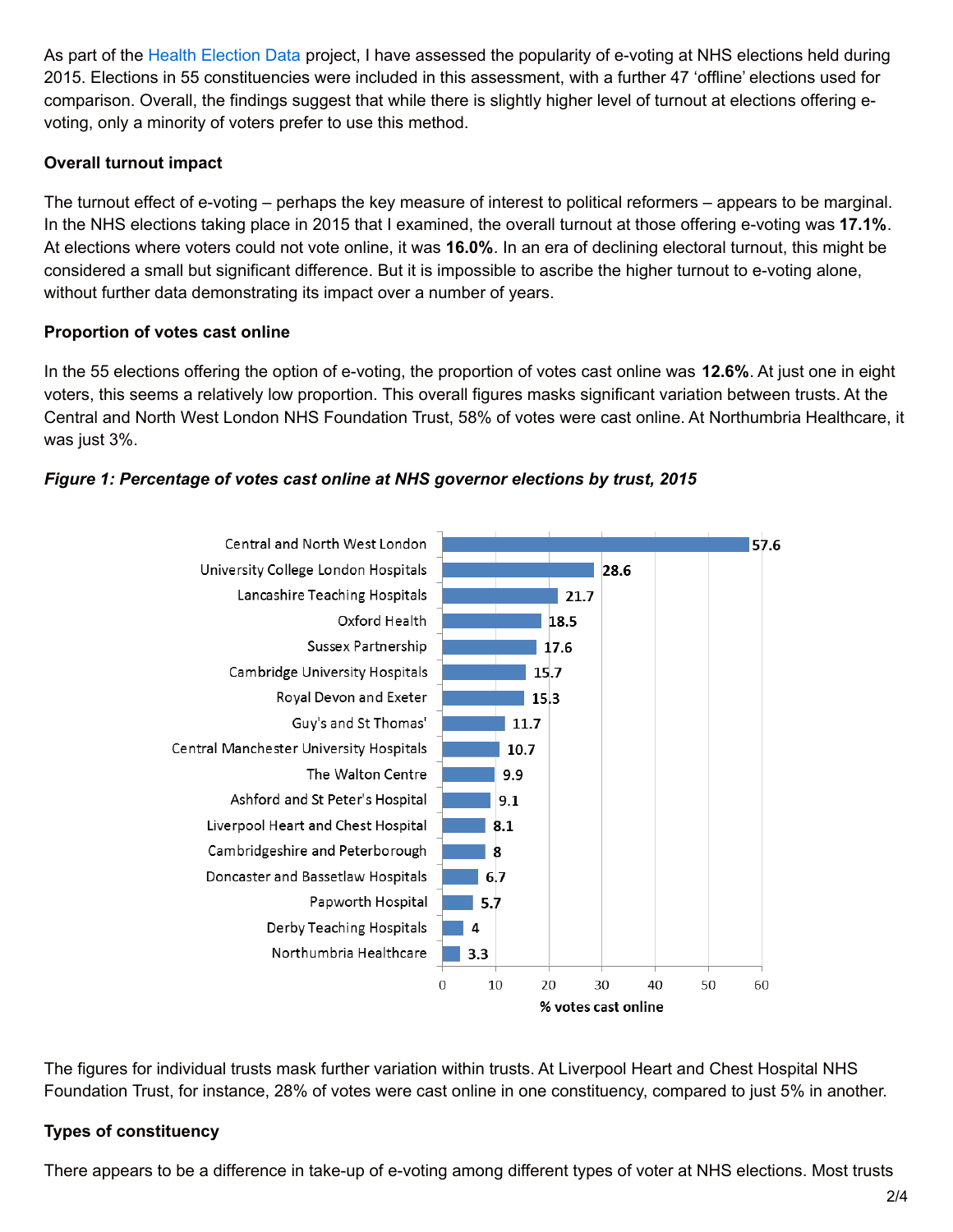elect governors for several types of constituency – general public, service users and trust staff. The 2015 election data suggests that trust staff are much more likely to vote online that members of the public, as shown below.



*Figure 2: Percentage of votes cast online at NHS governor elections by constituency type, 2015*

We can speculate at the reasons for this difference. Perhaps NHS staff are much more accustomed to interacting with their trust online than the public are, and voting in governor elections is a natural extension of this. For instance, staff may well have received notification of the opportunity to vote through an intranet system, while most ordinary members are notified by post.

#### **Conclusions**

—

When considering what these findings mean for the prospects of further online voting in the UK, some qualifications have to be made. Most importantly, comparison between NHS elections and other forms of public election is muddied by the fact that NHS elections were already all-postal affairs, before the introduction of e-voting at some trusts. Postal voting has been shown to [increase](http://www.electoralcommission.org.uk/i-am-a/journalist/electoral-commission-media-centre/news-releases-reviews-and-research/the-electoral-commission-reports-on-all-postal-electoral-scheme-in-newcastle) election turnout because it is more convenient for voters than asking them to travel to a specific polling station on election day.

Therefore, the opportunity to participate online does not make as large a difference to voters at NHS elections as it would do at other elections, because a fairly convenient form of voting is already the norm. In practical terms, voters will receive a ballot paper in the post in the same envelope as they receive instructions for e-voting. It may well seem more convenient for the voters to simply fill in the ballot paper in their hands than logging on to vote online, especially when they know they can post their ballot back at their own convenience.

Even taking this into account, those in favour of e-voting will probably still be disappointed to see fairly low levels of online [participation](https://estoniaevoting.org/) at NHS elections. This does not necessarily mean e-voting is not worth introducing. If security concerns can be addressed, any opportunity to make voting more accessible to the public should be explored. It may well be that e-voting only appeals to a minority of voters for the foreseeable future, but still forms part of a wider package of reform aimed at encouraging greater political engagement.